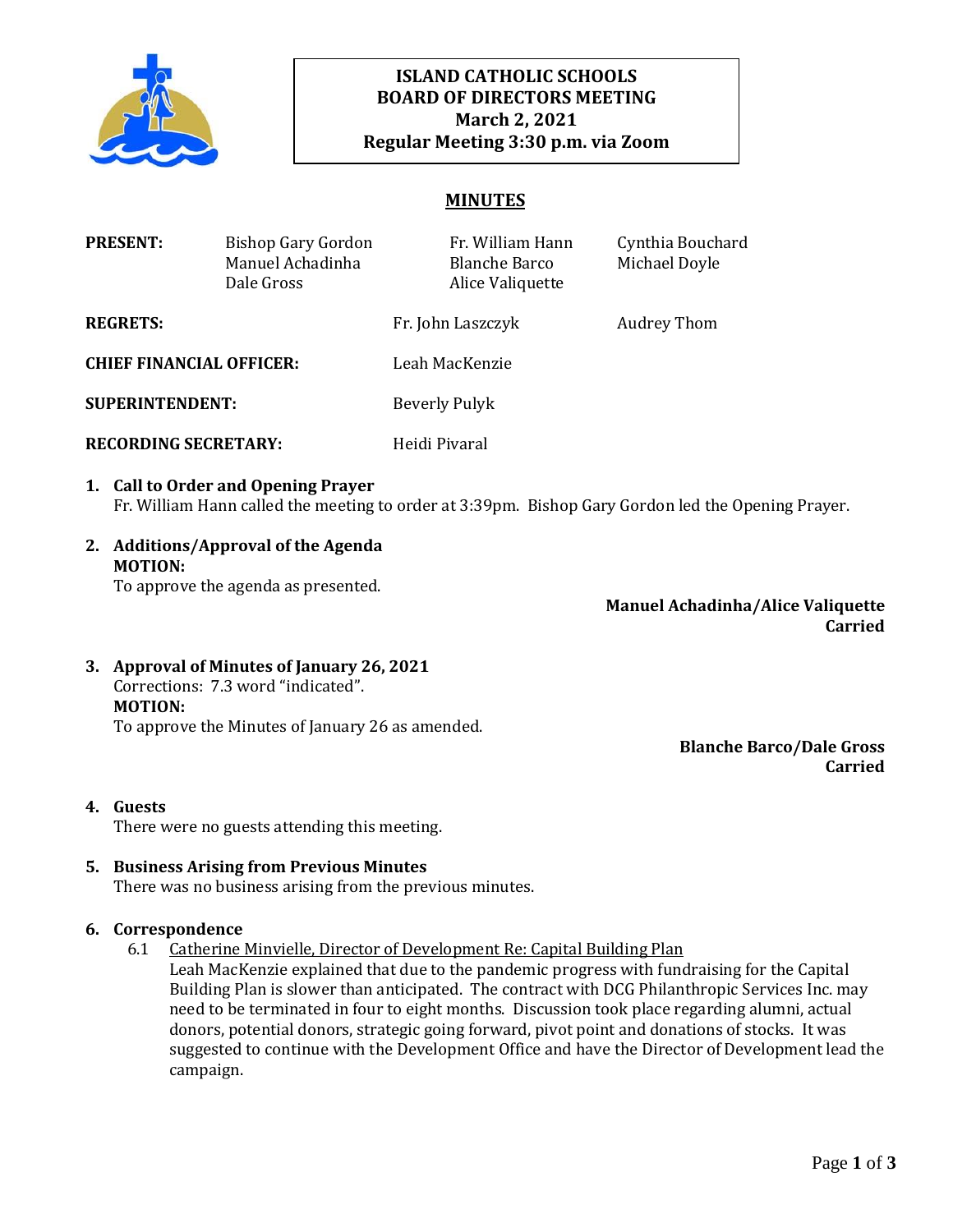## **7. New Business**

7.1 Approval of 2021-22 School Calendar

Beverly Pulyk presented a draft calendar for the 2021-22 school year and explained that we are waiting for confirmation of Spring Break dates for the public school districts. **MOTION:** 

To approve the 2021-22 School Calendar as presented.

## **Dale Gross/Alice Valiquette Carried**

# 7.2 Review of Policy 418: Long Serving Employees

#### **ACTION:**

Beverly Pulyk and Leah MacKenzie to update Policy 418 and bring back to the Board of Directors for approval.

7.3 Policy 703: Purchasing Procedures **ACTION:** 

> Beverly Pulyk and Leah MacKenzie to update Policy 703 based on practice and bring back to the Board of Directors for approval.

## **8. Reports**

8.1 Superintendent's Report

Beverly Pulyk highlighted items on her report.

#### 8.2 Finances

8.2.1 Update on sale of St. Joseph's School (Chemainus)

Leah MacKenzie explained that we are in the consultation phase with parishioners and are awaiting their feedback before any final decision will be made.

8.2.2 St. John Paul II Request

Leah MacKenzie presented their request. The school is in need of minor repairs and replacement of windows and they would like approval from the Board of Directors to use the donation received in the past for this purpose.

## **MOTION:**

To approve the use of the donated money received for the purpose of school repairs and replacement of windows.

#### **Dale Gross/Manuel Achadinha Carried**

8.3 Catholic Schools' Plan

Leah MacKenzie gave an update and presented the report from Durwest, the construction company. We are not anticipating any changes in prices of construction materials as contracts were previously signed in this regard.

#### 8.4 Vicar of Education

Fr. William Hann shared that the interviews for the position of Superintendent are in process.

- 8.5 Council Reps Reports
	- Manuel Achadinha attended his first Local School Council meeting at St. Andrew's Regional High School. They are a proactive group and are preparing for changes on council next year.
	- Michael Doyle shared that the Local School Council at Queen of Angels is still struggling with parent involvement and they remain in need of a Council Chairperson.